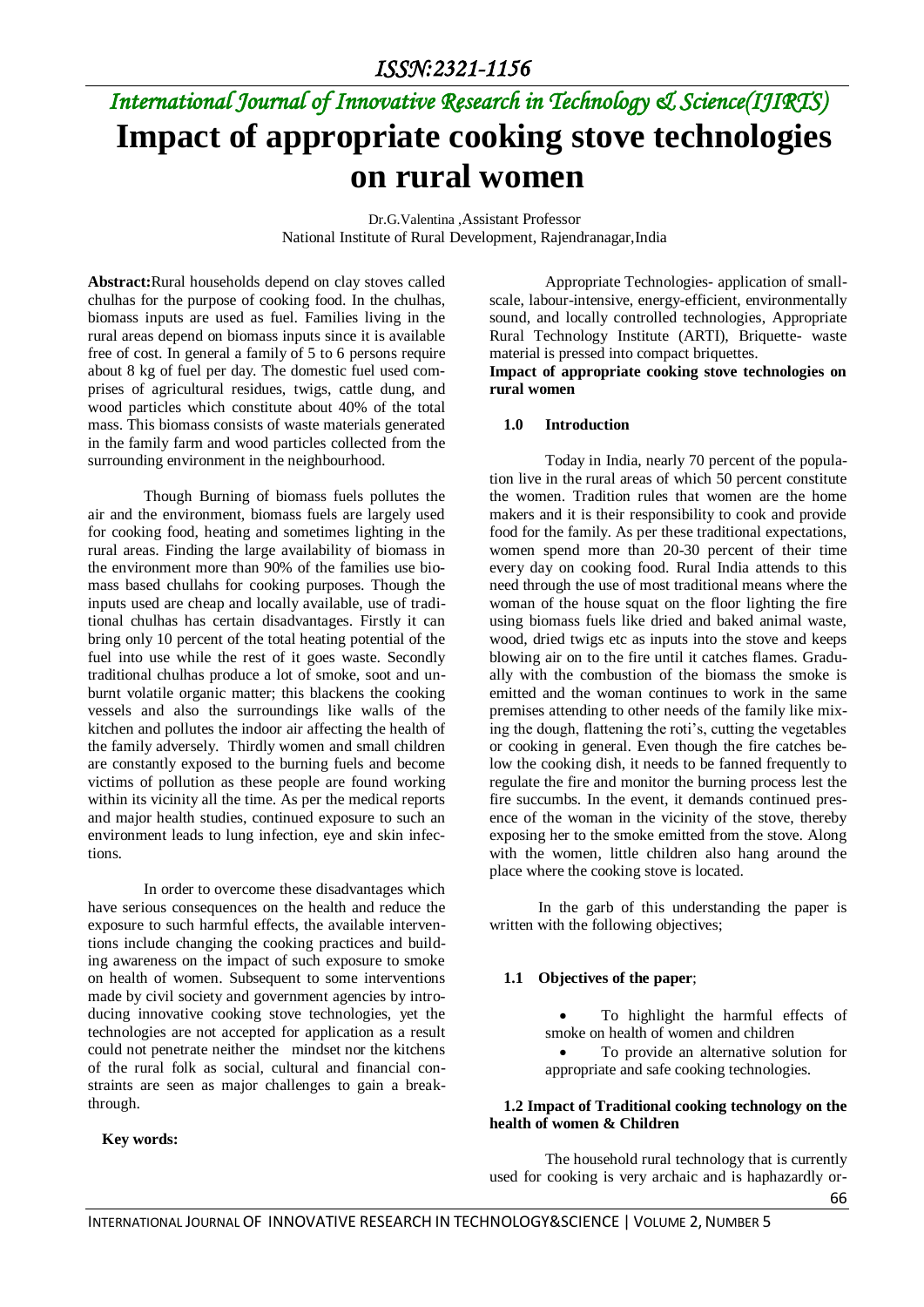## *International Journal of Innovative Research in Technology & Science(IJIRTS)*

ganized by placing three stones in a triangular position with enough of space in between to place the twigs and biomass material for burning. Most often, food is cooked on inefficient cooking stoves in closed areas with no ventilation. Use of such technologies emit noxious and hazardous end products. These toxic substances upon combustion from the stove and diffusion into the surrounding atmosphere are observed to lead to major health disorders like acute chronic respiratory diseases, burning of eyes, eye disease, low birth weight in the new born and infant mortality. The chemical emissions from the smoke range from sulphur dioxide, carbon monoxide and polycyclic hydrocarbons which have a potential for creating carcinogenic effects on the health of persons who are exposed.

On the other hand continued demand for biomass fuel is also placing a pressure on the forest and woodlands with the rural populace cutting the trees, contributing to deforestation and soil erosion. The demand for wood is so great that even young trees are harvested as inputs for fuel. Statistics (world over) reveal that around 3 billion people rely on wood, dung and leaves as fuel for cooking and nearly eighty percent of rural women use biomass to cook their food.

Till now many studies have been conducted on impacts of burning biomass fuel in the open and the use of inefficient stoves however a review of literature establishes that there are many disadvantages in the use of biomass based fuels such as; release of many harmful pollutants and (1) inhalation of these pollutants has led to respiratory morbidity and mortality in women and children. (2) Perceiving the harm that these pollutants cause to human beings upon prolonged exposure these pollutants are named as "silent killers"(1) as they slowly damage the health over a long period of time. Thus prolonged illness associated with fever and cough is usually seen in most of the rural women who have no reason to explain their illness. Gradually women lose health and are unable to think and are not active by themselves and will not be able to do much work. This is the reason women suffer from loss of human capital and instances of prolonged illnesses are evident which hamper women's active participation in livelihood development. More than women, statistics also show that over 1.6 million children die annually in the developing countries due to their exposure to smoke generated from burning biomass fuel (2). An exposure to the smoke leads to acute respiratory infections (3) chronic obstructive pulmonary disease (COPD) (4) and lung cancer (5) in women. In Ethiopia, higher amounts of carbon was observed in women and children who were exposed to biomass smoke. Exposure to biomass smoke is thus a very serious issue and can be considered as a major public health hazard in the rural areas  $(6)$ ".

Thus traditional chulhas do not serve the purpose of cooking in totality as they use only 10% of the total heating potential of the fuel burnt in them. Another

disadvantage of the traditional chulhas is that they produce lot of smoke, soot and unburnt volatile organic matter which not only blackens the vessels and the walls of the kitchen but also pollutes the indoor air and adversely affects the health of the householders.

Interventions to improve or bring the domestic cooking stoves into utility are resisted by the rural population since they view the traditional means of cooking to have some health benefits which have not be proven scientifically.

In consonance with the inferences of various studies conducted till date, appropriate technologies which can facilitate safe cooking practices utilizing affordable and cleaner fuels on improved cooking stoves is the only solution. Cooking stoves designed with improved means to reduce pollution by reducing indoor air pollution are available in the market

They can also be built by giving proper attention to design and quality. At the same time adequate care should be taken to enhance understanding on the usage of the technology either through training or a demonstration effect.

Lack of awareness on availability of such improved cooking stoves and its usage constitutes another barrier in the acceptance of technology. Therefore educating the women on the available technologies and also on the effects of using such technology interventions is essential. These technologies may differ from place to place and region to region and may be specific to particular areas which are termed as Appropriate Technologies.

### **2.0 Appropriate Technologies for improved cooking systems**

Improved cooking stoves play a vital role in reducing the drudgery and promotion of social, economic and health status of women utilizing the traditional stove in the house. This also empowers rural women to concentrate on other economic activities and the family by permitting more time to them. The improved stoves also benefit the women by not only protecting their health but also help in participating in our efforts to reduce pollution. Use of appropriate technologies play a very effective role in promoting the improved cooking stoves and also overcoming the crisis.

Thus understanding on the concept of 'Appropriate Technologies' is emphasized by its proponent - Schumacher as, people-cantered and generally recognized as encompassing application of small-scale, labour-intensive, energy-efficient, environmentally sound, and locally controlled technologies.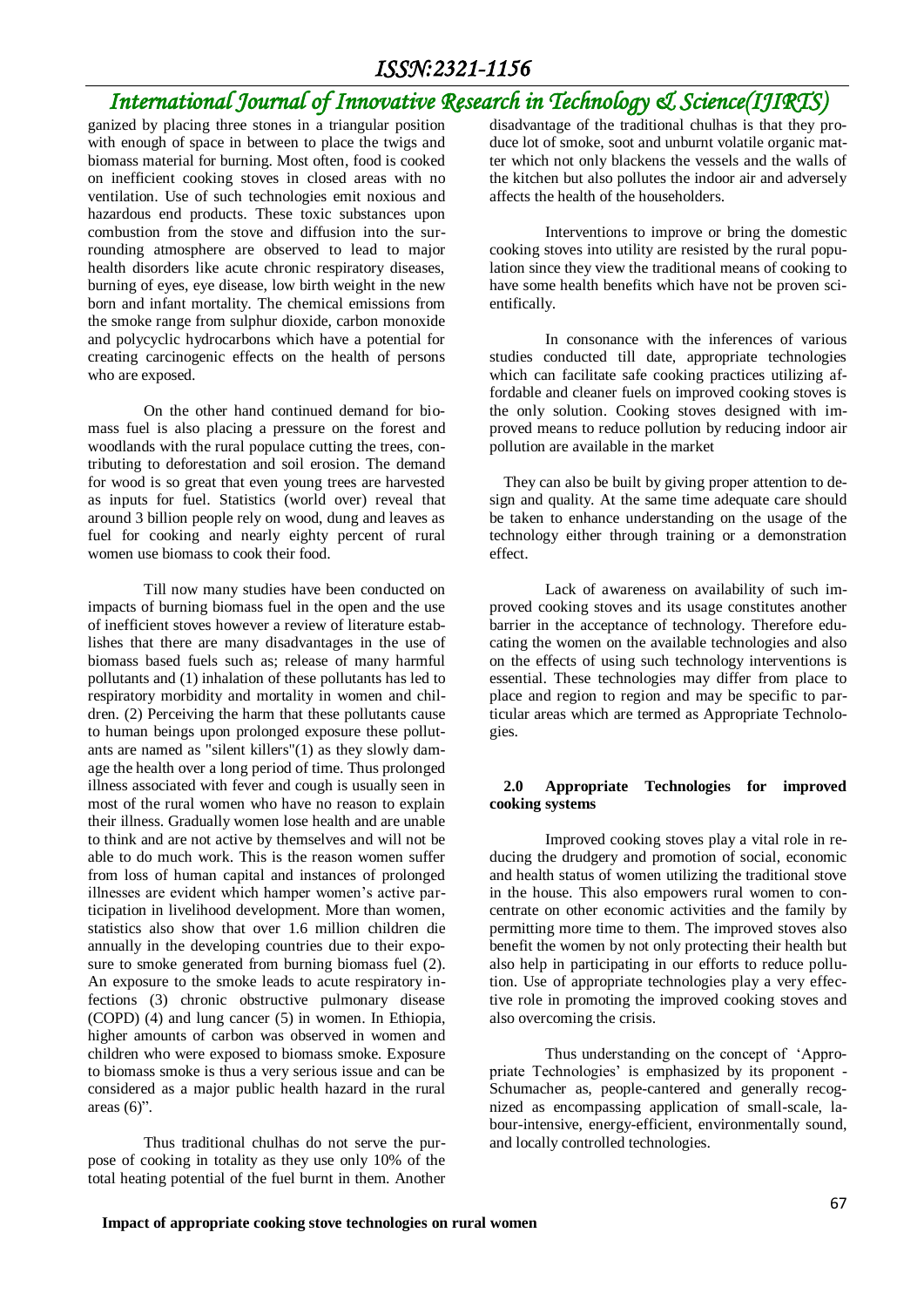## *International Journal of Innovative Research in Technology & Science(IJIRTS)*

Today a large number of organizations are involved in research, design and development of a wide range of improved cooking stove models in various capacities, costs, technology and efficiency. These stoves are so designed that they are affordable for purchase by the rural poor. And the biomass products such as cow dung or wood as inputs to generate fire can continue to be used with lighter efficiency. Only improved Biomass Stove with improved efficiency will help in reducing the consumption of fuel wood up to 60 percent and also lead to the restoration of forests. Use of these improved stoves also reduces the time spent on cooking by 50 percent and the time so saved can be spared for improved productivity. At the same time it leads to reduced in-door air Pollution (IAP) and Improved Health. But, all such technologies are resisted by the rural poor since the fire wood is available in abundance in the forests and the women have drawn a line of comfort around themselves by adhering to the traditional means of cooking. Lack of awareness is also another reason for such resistance. However, tradition and mankind has never given a serious thought to its impact on women and so women have been using those proven technology for preparation of the food. Against existing knowledge on use of traditional cooking practices a review of various improved cooking stove technologies has been made and based on it the following technology models are discussed with implications for potential dissemination and adaptation.

### **2.1 Appropriate Rural Technology Developed by ARTI**

Appropriate Rural Technology Institute (ARTI) has produced a better quality fuel from agricultural waste and also stoves and furnaces that burn the biomass more efficiently and are considered as clean. Appropriate cooking systems including the cooking stoves and the fuel are the important constituents in promoting safe cooking practices for women. ARTI, instituted in Phaltan, Satara District of Puna, has made some innovative intervention in containing the problem and addressing the issue of pollution, health and welfare.

SARAI cooker and Char Briquettes stoves have been developed by conducting research and development activities on a concerted basis. Today it is able to provide cooking stoves to the poor which are economically and technologically viable. This is a very simple technology, a non-pressurized cooker in which char briquettes are used as fuel. The cooking system has a stainless steel body with a built in charcoal brazier. The brazier takes 150-200 gm of the briquettes per one time cooking. The vessel has a sequence of 4-5 boxes placed one above the other for inputs meant for cooking. Foods like Rice, Dal, Vegetables and even Meat can be cooked in this cooker. In the last box the char briquettes are placed and above it all the other boxes are placed one above the other. The briquettes in the box are lit with a match stick and the boxes with the raw materials to be cooked are placed one

above the other and is closed. It takes about an hour to cook the food for a family and it can simply be left to cook by itself and the food remains warm up to two hours. This cooker burns only 100 g of char briquettes to cook the meal for 4 to 5 persons. In this technology there is no burning or charring of the food, and the stove turns itself off as soon as the food is cooked. So there is ample scope for the householder to attend to other works during the time. And this is a portable technology; it can be carried to the work site by the workers. The cooker costs Rs.1000/-.The main attraction of this stove is cost effectiveness and fuel efficiency. Nearly 5000 families in Pune today use Sarai cooker on a daily basis.

### **2.2 Economic & Environmental Benefits of using ARTI - SARAI Cooker**

According to the scientific assessments on the use of the Sarai char briquette stove for cooking dal and rice on a daily basis, the family will be able to save about 250 gm of LPG or 0.5 lit of kerosene. And this would mean that the family is able to save Rs.5 per day on LPG and Rs.10 on kerosene usage. And the monthly saving amounts to Rs.150 for LPG and Rs.300 for kerosene. On the other hand, burning of 1 kg of LPG releases 3 kg of CO2 equivalent GHG in the environment. (According to: UNEP, 2000).

Thus use of Sarai means:

- Avoiding 750 gm of CO2 equivalent of pollution every day and
- Avoiding 22 kg of CO2 equivalent of pollution per Month and
- Burning of 1 lit of kerosene releases 2.6 kg of CO2 equivalent GHG in the environment. (Source: UNEP, 2000)

The improved cooking stove technologies so handed over to women demand use of briquettes as fuel. They are sold at a rate of Rs.16 /- per Kg, thus Households do not want to spend money for the briquette input when biomass is available in the surroundings.

Thus improved cooking stove technologies have remained as sophisticated systems of the rich and not the poor who use it for table baking of the food. Therefore the adoption of and transfer of such new & improved cooking technologies has a long way to go in achieving health and sustainable livelihoods for the poor.

The price of the briquettes can be brought down by adopting the briquette making technology for income generation activity.

The briquettes used in the SARAI cooker called as the briquetting technology using the agricultural waste has been developed by ARTI. These briquettes are also used as fuel in cooking stoves. Going by the scientific reports, agricultural waste has a calorific value of about 4500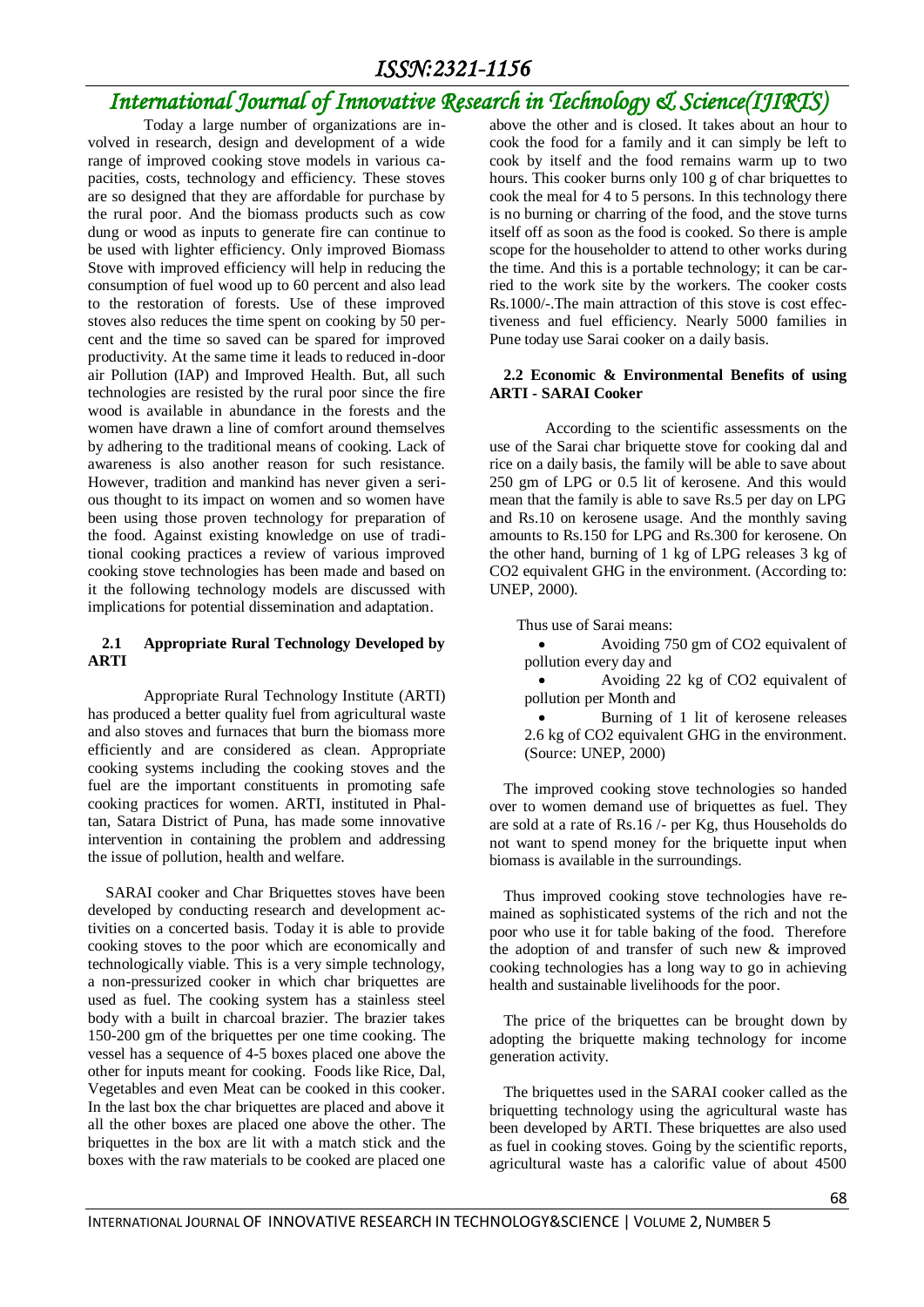## *International Journal of Innovative Research in Technology & Science(IJIRTS)*

kcal/kg, which is similar to wood, but because the density of the agriculture waste is low, it cannot be used as fuel in a stove or a furnace. In order to increase its density, the waste material is pressed into compact briquettes. In this process, the lignin in the biomass gets liquefied under pressure and acts as a binder. Because the process requires generation of high pressure, it needs heavy equipment and high energy to produce them. One disadvantage of transporting the Agricultural waste is that it has to be transported from the farm to the factory and transporting such light biomass to a central processing factory is not always economical. Therefore producing the briquettes at the site is not only economical but also creates income as livelihood opportunities to the rural poor.

Secondly, charcoal produced from woody biomass is an ancient technology. In this process, the volatiles in the biomass are removed by infusing them in high temperature. After this process bout 30% of the biomass is left behind in the kiln as charcoal.

Agricultural waste was never considered as raw material for making charcoal, because it is light and powdery. ARTI developed a process for charring the light biomass and making charcoal briquettes out of it. In order to avoid transporting the light biomass to the charring kiln, ARTI uses portable metallic kilns, which are taken to the site where agricultural waste is available. The char powder, which weighs only one third of the original biomass, is then transported to the briquetting factory to produce the charcoal briquettes. This is considered as a highly remunerative business, if raw material is continuously available during a period of about 8 months and if four persons in a family are engaged in this enterprise, they can earn Rs. 1, 00,000 to 1, 50,000 in this period.

#### **2.3 Other Cooking Stove Models**

Subsequently many other models have been developed by ARTI based on research. An overview of other cooking stove models gives an inventory of models which has been developed by using locally available material that are cheap and environment friendly. While designing these improved Chulas care has been taken in considering flame characteristics of chullah.

Firstly the height of the Chula is adjusted so that the center of the vessel comes in contact with the hottest part of the flame. Secondly, the grate an important feature of the improved Chula which provides sufficient air to the burning biomass is adjusted and placed in the centre.

Thirdly, when the flame emerging from a concentrator hits the bottom of the pot at its center, enough of space is created for it to spread out towards the periphery of the pot. This mechanism increases the area of contact between the fire and the cooking vessel and this

contact brings down the cooking time resulting in better transfer of heat from the flame to the pot. The collective effect of this technology results in increasing the efficiency of the Chula to 30% and also helps remove fuel gases and smoke out of the house.

#### *Construction process of the Chula*

Usually Cement concrete is used for fabricating the Chula. Cement Chula with two holes to support two vessels requires 7 kg Portland cement, 22 kg stone grit and 16 kg stone powder. Adequate water to make a mix of the cement mortar. Ideally, the chulhas are fabricated in workshop and then installed in the kitchen. The new Chula requires to be dried out completely and in case of cement Chula curing of cement concrete is required. For clay and cement concrete the Chula also require a grate. A Chula with chimney is made out of the asbestos – cement pipe and terracotta cowl. The chimney would also require additional accessories. The mould consists of several removable parts made out of iron sheet and steel rods and the process involves filling of the mould and incorporation of individual parts in to it which are all conducted in a sequential manner. The process of construction of these models is very simple.

### **2.3 (A)** 1) **Chulhas developed by AARTI**

1) Laxmi chulha

Following is the description of the models of improved chulhas developed by AARTI and various other agencies.



**Figure - 1 Laxmi chulha**

This Chula is produced with an objective to accommodate two cooking vessels at a time wherein one vessel gets 60% distribution of heat while second one will get 40 % of the heat. A chimney is also a part of the system. Cooking vessels can be placed directly over the stove and biomass can be fed from the bottom. Conse-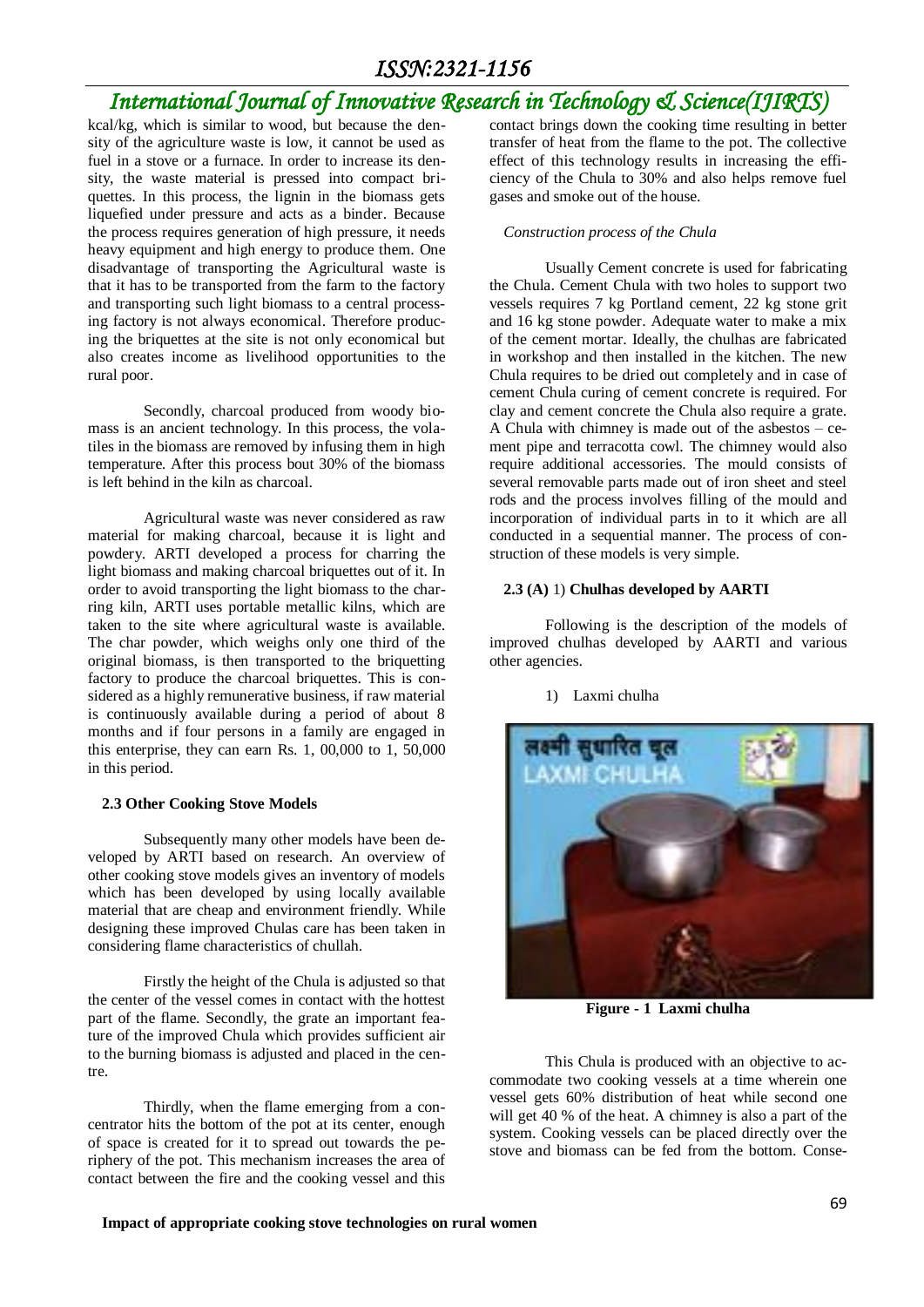## *International Journal of Innovative Research in Technology & Science(IJIRTS)*

quently the emission of fuel gases can be reduced in the kitchen.

2) Bhagya Laxmi



**Figure – 2 Bhagya Laxmi**

This stove is similar to the Laxmi model but it is devoid of the chimney.

### 3) Grihalaxmi



**Figure – 3 Grihalaxmi**

This is a cooking stove facilitating the mount of a single vessel and it to does not have a chimney. It is provided with a top grate which acts as a flame concentrator.

### 4) Improved Laxmi Stoves

In order to meet the international standards and the Internationally accepted norms of emissions from the stove , ARTI has recently improved the design of the laxmi stove by providing a cast iron bottom grate for all the models discussed above and these stoves are called as improved laxmi stoves. The durability assessed for these stoves is between 3 to 5 years.

### **2.3 (B) Solar cooking stove**

Another model developed by an NGO named Rural Energy Centre located in Nellore uses the solar panels of 10 watts to fan the flame under the stove which is fed with the biomass and wood based fuel inputs. In this technology the solar panel is connected to the fan inside the cooking stove.

Once the fan switches on, the biomass catches fire and with continuous fanning, the flame in the stove is regulated for cooking food. This technology also speeds up the cooking time and large scale cooking can be organized reducing the drudgery of cooking. The major benefits include cost and time effectiveness, reduces pollution and reduced risk of pollution for women.

### **2.3 (C) Solar Box Cooking Stove Model**

This is a box cooker model, in which the cooking material is placed in the box which is lined inside by insulating material and is covered on top with a glass. It is then placed under the sun for the cooking process to activate. Reduced air and environmental pollution are its major benefits.

### **2.3 (D) The Shafflers Cooking Stove Model**



**Figure – 4 Shafflers Cooking Stove**

This is another cooking stove technology which is again based on the solar energy technology in which a concentration of mirrors is placed on a parabolic concave lens model. And when the sun rays fall on the mirror, the concentration of the rays is so adjusted that they reflect towards a point at which the vessel for cooking the food is placed and the food is cooked subsequently. This model is used by the Social Work Research Centre in Tilonia, Rajasthan. On similar principles the mirror based technology is followed where ever there are larger scale cooking requirements.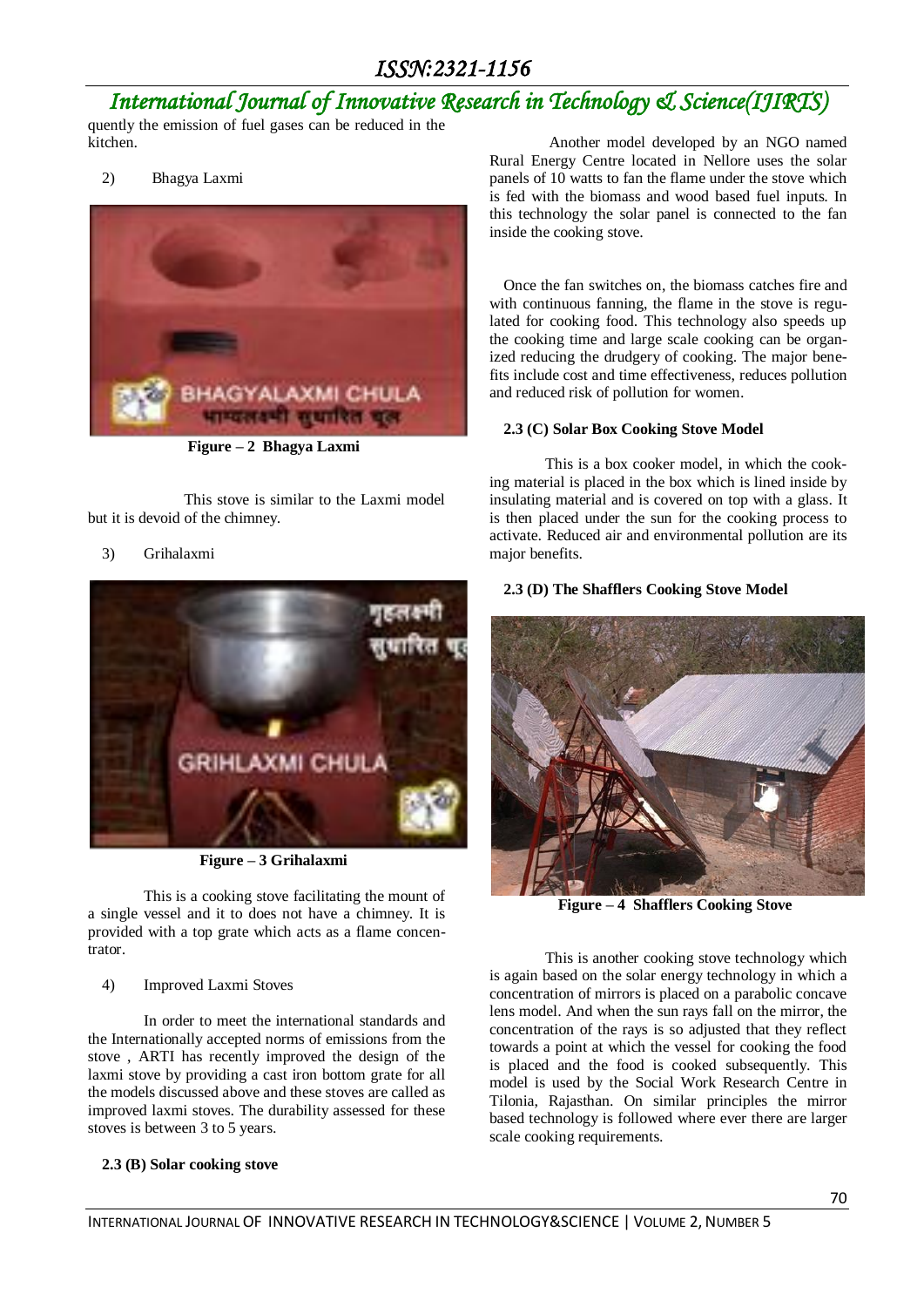## *International Journal of Innovative Research in Technology & Science(IJIRTS)*

In another model when the sun rays fall on the concave mirror the rays are directed on to an aluminium pipe through which the water flows and upon exposure to the sun rays the water gets heated instantaneously. And this hot boiling water is run through the food grains in a vessel and when left for few minutes the food gets boiled immediately. This technology is used to cook food in religious monasteries like Tirupathi and also in the army camps.

In addition the solar heating systems are available to heat water through similar solar systems.

### **2.3 (E) Compact biogas plant**

Compact biogas plant is a novel technology developed by ARTI. It uses food waste (sugar, starch, proteins, fats, cellulose) as feedstock. This category of material gets completely converted into biogas upon stagnation for 3-4 days. Therefore, feedstock of one kg dry weight would produce one kg biogas, containing about 250 gm of methane. This biogas can be used not only for cooking but also as fuel in an internal combustion engine, replacing petrol or diesel. In this system there is a utilization of methane and this does not produce any soot or smoke, It is an environment friendly technology where in wet waste from the households is utilized. Maharashtra state has about 5, 00,000 users of this technology.

#### **3. 0 Conclusion**

These technologies help in preventing millions of premature deaths of women and children due to indoor air pollution caused by the traditional Chula's. At a global level such technologies replace the exploitation of the fossil fuels reducing the emission of green house gases.

Such a host of cooking stove technologies are available in the market which adopt the concept of appropriate technologies, but are not sustainable as people find it easy to revert back to the traditional systems without realizing the physical and health impacts.

Even though women in the rural areas show their willingness to shift to improved methods of cooking they will not get a backing from the other households as they will not be able to afford an improved system since they are able to make do with cheaper technologies with easily available biomass inputs. Secondly, lack of knowledge, awareness and education have been cited as factors for the failure of promotion of improved cooking stoves. For example, the Indian National Stove programme, (1985-2002) the Indian Government installed over 30 million improved cooking stoves. Within two years most of the users had reverted back to traditional cooking methods. Lack of awareness and education was noted to be one of the reasons for the failure. Therefore in villages where the level of knowledge and education about indoor air pollution is low, physical interventions

should be accompanied by appropriate education to enhance the long-term sustainability of stove programmes.

Social marketing is another intervention through which ideas, attitudes and behaviours can be "sold" to people. This is a concept used in economics and is created in the 1970s by Kotler and Zaltman. Manufacturers of cooking stoves and NGOs have used this technique to promote healthy cooking methods and the arguments used by this community were to promote dissemination of the technology but it rarely gave out the messages which relied on health instead in its lieu the messages emphasized on the benefits in terms of reduced cooking times or cleanliness in the house. Apart from all this advocacy promotion of simple measures such as cooking outside the premises of the house, keeping the children away from being exposed to the smoke and better ventilation facilities need attention and advocacy.

But it is also useful to know if any of the households had heard about the different types of stoves that are available and if yes whether they had been approached by any organisations in transferring the technology.

Improved Biomass Stove with improved efficiency of 60% will help in Restoration of Forests and reduce the dependence on Fuel wood up to 60%. The time spent on cooking will also be reduced up to 50% with improved productivity and reduced In-door air Pollution (IAP) leading to Improved Health. Therefore increasing awareness on the health-effects of indoor biomass cooking smoke is the first step in implementing a programme to reduce such exposure of the women. The aim of all community based organizations should be directed towards the implementation of programmes to increase accessibility and use of improved stoves in the area, along with appropriate education.

Further research needs to be taken up to dovetail and help ensure an evidence-based approach of the post-implementation evaluation of health and awareness impact of the improved stoves.

**\*\*\*\*\***

#### **References**

[1] Schwela D: 1997, 6(3):24-25, cooking smoke: a silent killer. People Planet. PubMed Abstract

[2] Rinne ST, Rodas EJ, Bender BS, Rinne ML, Simpson JM, Galer-Unti R, et al.: 2006, 100:1208- 1215, Relationship of pulmonary function among women and children to indoor air pollution from biomass use in rural Ecuador. Respir Med PubMed Abstract | Publisher Full Text.

[3] Mishra V, Retherford RD: 1997, (8):1- 4. Cooking smoke increases the risk of acute respiratory infection in children. Natl Fam Health Surv Bull PubMed Abstract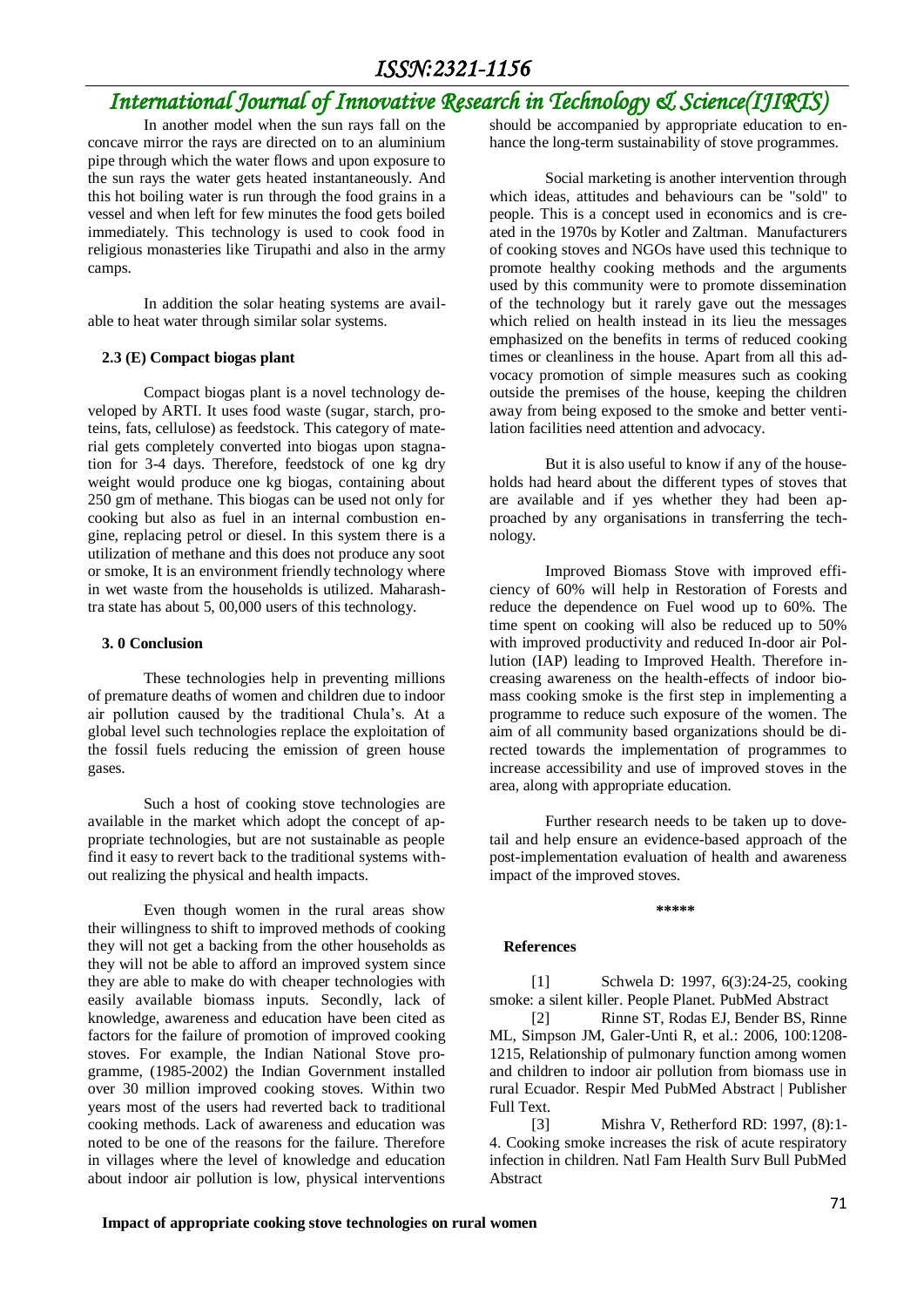## *International Journal of Innovative Research in Technology & Science(IJIRTS)*

Behera D, Sood P, Singh S: 1998, 40(2):89-98, Passive smoking, domestic fuels and lung function in north Indian children. Indian J Chest Dis Allied Sci. PubMed Abstract

[5] Smith KR, Samet JM, Romieu I, Bruce N: 2000, 55:518-532, Indoor air pollution in developing countries and acute lower respiratory infections in children. Thorax. PubMed Abstract | Publisher Full Text | PubMed Central Full Text

[6] Chen BH, Hong CJ, Pandey MR, Smith KR: 1990, 43(3):127-138, Indoor air pollution in developing countries. World Health Stat Q. PubMed Abstract

[7] Behera D, Balamugesh T: 2005, 53:190-192, Indoor air pollution as a risk factor for lung cancer in women. J Assoc Physicians India. PubMed Abstract

[8] Kulkarni NS, Prudon B, Panditi SL, Abebe Y, Grigg J: 2005, 345:23-30., Carbon loading of alveolar macrophages in adults and children exposed to biomass smoke particles. Sci Total Environ PubMed Abstract | Publisher Full Text

[9] Bruce N, Perez-Padilla R, Albalak R: 2000, 78(9):1078-1092, Indoor air pollution in developing countries: a major environmental and public health challenge. Bull World Health Organ. PubMed Abstract

[10] Central Intelligence Agency: 2007. 9- 7-2007Ethiopia. Central Intelligence Agency: The World Fact Book.

[11] Bruce N, McCracken J, Albalak R, Schei MA, Smith KR, Lopez V, et al.: 2004, 14(Suppl 1):S26-S33, Impact of improved stoves, house construction and child location on levels of indoor air pollution exposure in young Guatemalan children. J Expo Anal Environ Epidemiol. PubMed Abstract | Publisher Full Text

[12] Khushk WA, Fatmi Z, White F, Kadir MM: 2005, 15:311-316, Health and social impacts of improved stoves on rural women: a pilot intervention in Sindh, Pakistan. Indoor Air. PubMed Abstract | Publisher Full Text

[13] Approvecho Research Centre: 2007. 9- 7-2007, Publications and reports. Approvecho Research Centre.

[14] Sameer Maithel 2005. 9-7-2007,: Experience & Learning from Indian National Cookstoves Programme. Energy Environment Technology Division the Energy and Resources Institute (TERI), Delhi presented at the Chinese ministry of agriculture Proceedings of the National improved stove program Dissemination Workshop Beijing, January 14–16. Proceedings of the National improved stove program Dissemination Workshop 2005. Beijing

[15] Khushk WA, Fatmi Z, White F, Kadir MM: 2005, 15:311-316, Health and social impacts of improved stoves on rural women: a pilot intervention in Sindh, Pakistan. Indoor Air. PubMed Abstract | Publisher Full Text

[16] Disease Control Priorities Project 2001: Indoor Air Pollution. Key Features and Lessons from India's National Stove Program;Disease Control Priorities Project. Disease Control Priorities Project. World Bank Group.

[17]. Ethiopian Rural Household Survey1995. : Questionnaire. Ethiopian Rural Household Survey

[18] Eloundou-Enyegue PM, Meekers D, Calves AE (1993–1996): From awareness to adoption: the effect of AIDS education and condom social marketing on condom use in Tanzania.

J Biosoc Sci 2005, 37:257-268. PubMed Abstract | Publisher Full Text Ahmed FU, Das AM: Beneficial effects. Three ANC visits might be the divergent point in lowering low birth weight babies. Bangladesh. Integration 1992, (33):50-53. PubMed Abstract

[19] World Health Organisation 2005. 9-7-2007: Indoor Air Pollution and Health. World Health Organisation;

[20] Parvez F, Chen Y, Argos M, Hussain AZ, Momotaj H, Dhar R, et al. 2006, 114:355-359: Prevalence of arsenic exposure from drinking water and awareness of its health risks in a Bangladeshi population: results from a large population-based study. Environ Health Perspect. PubMed Abstract | Publisher Full Text | PubMed Central Full Text

[21}. Kotler P, Zaltman G: 1971, 35:3-12, Social marketing: an approach to planned social change. J Mark. PubMed Abstract | Publisher Full Text

[22]. A.BMC International Health and Human Rights Research article Open Access Awareness of health effects of cooking smoke among women in the Gondar Region of Ethiopia: a pilot survey; M Edelstein1, E Pitchforth2, G Asres3, M Silverman4 and N Kulkarni\*4sPublished: 18 July 2008; BMC International Health and Human Rights 2008, 8:10 doi:10.1186/1472- 698X-8-10 Received: 10 December 2007;Accepted: 18 July 2008s;

[23]. Agricltural Waste as a Source of Energy;By A.D.Karve;Appropriate Rural Technology Institute Maninee Apartments, Survey no. 13, Dhayarigaon, Pune 411041;Tel.: 020- 24390348/24392284; E-mail: [arti\\_pune@vsnl.net.](mailto:arti_pune@vsnl.net)

### **Biographical Sketch**

I am **Dr.G.VALENTINA,** My Educational Qualifications are M.A,M.Phil, Ph.D, in Sociology and IRPM & PGDEE from Hyderabad Central University, Telangana, India. I earned my doctoral degree in the year 2002 and presently working as Assistant Professor at the National Institute of Rural Development, Government of India Organisation, under the Ministry of Rural Development. Also worked as Faculty at Hyderabad Central University and put up more than 5 years of teaching Research Methods and Sociology of Gender, Industry, Development etc for post Graduate students (Masters). Sub-